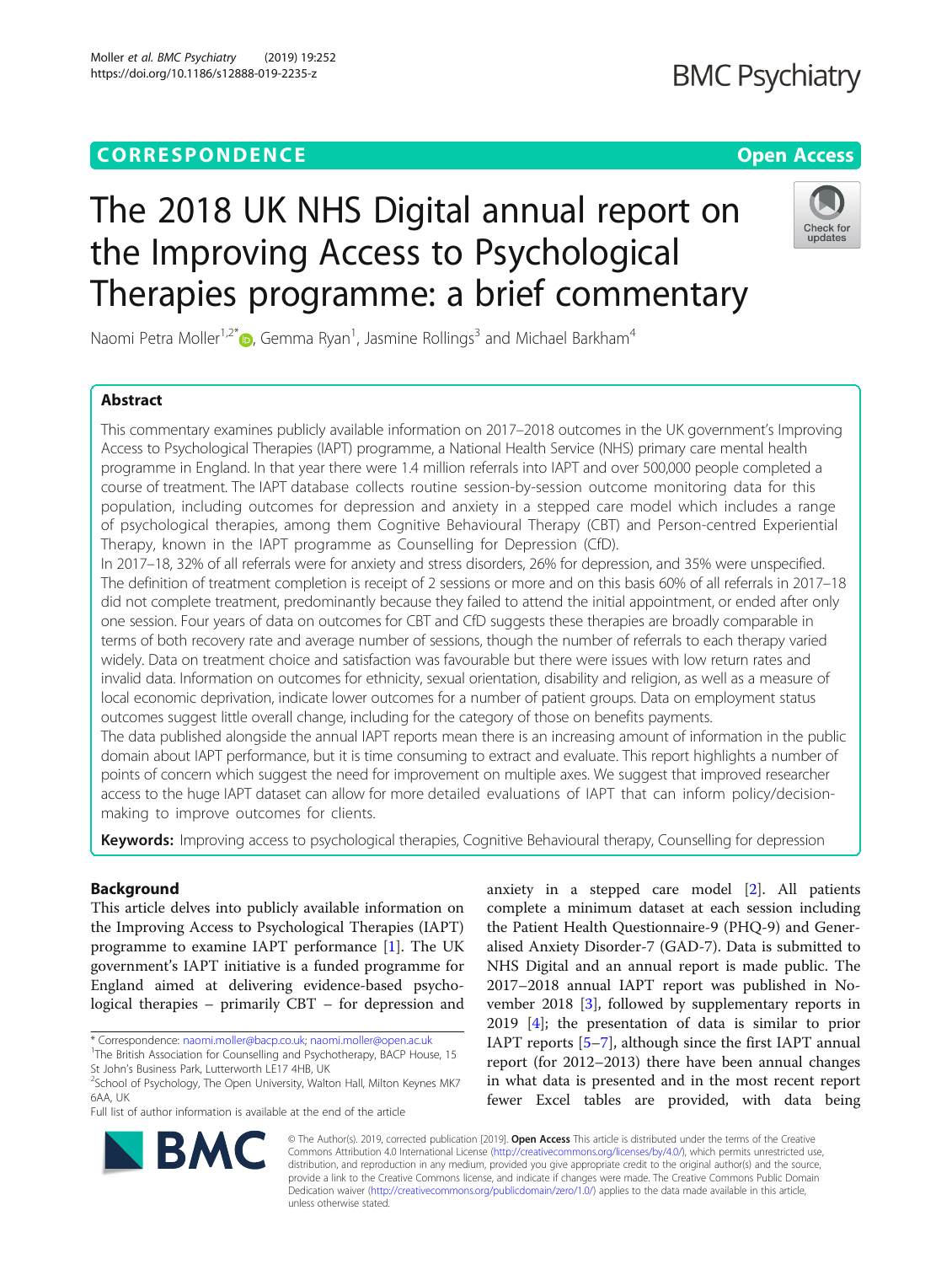presented for the first time through an interactive dashboard.

The IAPT programme has been described as "England's mental health experiment" [\[8](#page-3-0)] and it is important to consider the outcomes of this experiment since 2012. The current article focuses on key results from 2017 to 2018 but includes, where relevant, results from the prior three IAPT reports.

#### Main text

#### Most common presenting issues

In 2017–18, out of the 1,439,957 referrals, 35% ( $N = 498$ , 060) were unspecified ("not stated, not known, invalid"), 26% ( $N = 375,001$ ) were for depression and 32% ( $N =$ 467,911) for anxiety and stress disorders, a category that included Generalised Anxiety Disorder (GAD), mixed anxiety and depression, Agoraphobia, Obsessive Compulsive Disorder, Panic Disorder, Post-Traumatic Stress Disorder, Social and specific phobias and other anxiety or stress related disorders [[3\]](#page-3-0). Thus, while depression and anxiety comprise the most common issues referred to IAPT, there is a lack of information about more than one-third of the referrals.

#### Declining offer of treatment, completing treatment, and dropout

Data shows that in 2017–18, of the 1,376,920 referrals that ended (e.g. completed treatment in 2017–2018), 40.3% ( $N = 517,942$ ) completed a course of treatment, where treatment completion was defined as having a minimum of 2 sessions [[3\]](#page-3-0). Of the rest, 29% ( $N = 398$ , 443) ended before being seen by the service (e.g. chose not to attend the first appointment),  $2\%$  ( $N = 28,733$ ) were seen by the service but not treated (e.g. were found to be unsuitable for the service) and 29% ( $N = 395,035$ ) ended after having had only one appointment (e.g. dropped out of treatment) [\[3](#page-3-0)]. The figures mean that 60% of all the referrals that ended in 2017–2018 did not 'complete' treatment; given the definition of treatment completion is 2 sessions or more, the cited figures likely mask higher rates of dropout.

#### Outcomes for CBT versus CfD

CBT and CfD (previously termed 'counselling' in the IAPT dataset) are both one of a range of 'High Intensity Treatments' offered at Step 3 in IAPT. Historically the CfD outcome data has pooled outcomes from CfD (Person-centred Experiential Therapy, PCET) and generic counselling (since 2018 all CfD practioners are required to be PCET trained [[9](#page-3-0)]). Recovery is defined in IAPT as moving from caseness at the start of treatment out of caseness at the end of treatment [\[3](#page-3-0)]. For the PHQ-9, which is an assessment of the severity of depression, the cut-off score for caseness is 10 and for the GAD-7 it is 8.

Table [1](#page-2-0) presents data on the number of referrals or courses of therapy, average number of treatment sessions, recovery rate, and recovery rate per session  $[4-7]$  $[4-7]$  $[4-7]$  $[4-7]$  $[4-7]$ . It should be noted that recovery rates for 2017–2018 are not directly comparable with prior figures due to a focus in this year on outcomes of individual courses of therapy versus an individual's outcome from all IAPT interventions prior to discharge. The data in Table [1](#page-2-0) suggests recovery rates have improved over time and that there is very little difference between CBT and Counselling/CfD in terms of recovery rate or number of sessions in terms of overall outcomes, depression or the broad category of anxiety and stress-related disorders. In 2017–2018 the mean pretherapy PHQ-9 score was 14.7 for CBT and 15.0 for CfD while the mean pre-therapy GAD-7 score was 13.6 for CBT and 13.1 for CfD, suggesting comparable levels of psychological distress in the populations referred to these therapies [[10](#page-4-0)]. But marked differences are evident in the number of courses of therapy/referrals for CfD and CBT, with more than twice as many courses of CBT than CfD in 2017–2018. The small differences in overall recovery rates present a challenge to the view that CBT is the preferred treatment of choice for depression and for anxiety when delivered in routine NHS settings. The average higher recovery rate per session also suggests that counselling/CfD may offer an additional advantage in terms of efficiency.

#### Treatment choice and satisfaction

In terms of treatment choice,  $19\%$  ( $N = 192,414$ ) of those who entered treatment in 2017–2018 (1.01 million), completed the assessment questionnaire [[3\]](#page-3-0). Out of these, 71% of patients indicated they were offered a choice of treatments, 60% reported that they had a treatment preference, and 60% that they were offered their treatment preference [[3](#page-3-0)]. However, for the three choice items, about 26% of the responses were coded as 'invalid'. In 2017–18, of the 554,709 patients who completed a course of treatment,  $22\%$  ( $N = 121,512$ ) completed the five patient treatment questions [\[3](#page-3-0)]. Averaging across the questions, over 80% of patients selected 'at all times' or 'most of the time' when responding to the five (positively keyed) items inquiring about their experience of services [\[3](#page-3-0)]. Yet, for both treatment choice and satisfaction, low response rates, issues with invalid data and the tendency for patients to respond positively to these questions, create uncertainty about the findings.

#### Outcomes related to client diversity

The 2017–18 IAPT report presents information on referrals and outcomes for: age, gender, ethnicity, sexual orientation, disability and religion, as well as Indices of Deprivation, a measure of local economic deprivation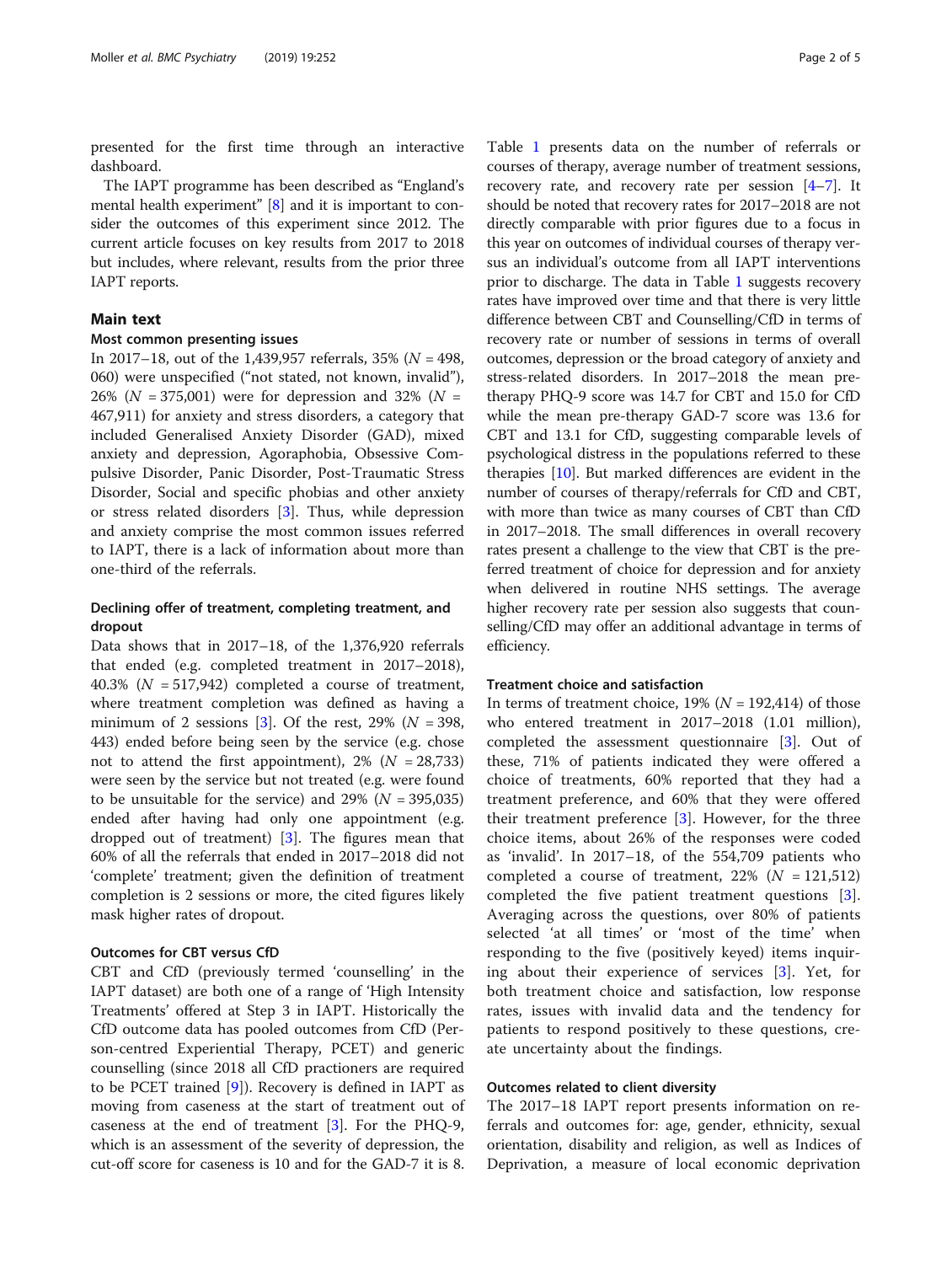| Year             | Intervention      | Courses of therapy                           | Average number of sessions | Recovery rate (%) | Average recovery rate<br>per session (%) |
|------------------|-------------------|----------------------------------------------|----------------------------|-------------------|------------------------------------------|
| Overall outcomes |                   |                                              |                            |                   |                                          |
| 2017-2018        | <b>CBT</b>        | 176,166                                      | 7.4                        | 47.4              | 6.4                                      |
|                  | Counselling (CfD) | 74,106                                       | 6.3                        | 47.0              | 7.5                                      |
| Year             | Intervention      | Number of referrals for<br>specific disorder | Average number of sessions | Recovery rate (%) | Average recovery<br>rate per session (%) |
| Depression       |                   |                                              |                            |                   |                                          |
| $2016 - 17$      | CBT               | 45,746                                       | 5.9                        | 47.3              | 8.0                                      |
|                  | Counselling (CfD) | 29,265                                       | 5.6                        | 50.2              | 9.0                                      |
| $2015 - 16$      | <b>CBT</b>        | 35,589                                       | 5.8                        | 45.9              | 7.9                                      |
|                  | Counselling (CfD) | 20,011                                       | 5.3                        | 47.6              | 9.0                                      |
| $2014 - 15$      | CBT               | 28,350                                       | 5.9                        | 44.1              | 7.5                                      |
|                  | Counselling (CfD) | 14,994                                       | 5.2                        | 45.2              | 8.7                                      |
| Anxiety          |                   |                                              |                            |                   |                                          |
| $2016 - 17$      | CBT               | 100,965                                      | 6.3                        | 50.5              | 8.0                                      |
|                  | Counselling (CfD) | 28,988                                       | 5.2                        | 48.4              | 9.3                                      |
| $2015 - 16$      | CBT               | 84,155                                       | 6.4                        | 49.0              | 7.7                                      |
|                  | Counselling (CfD) | 20,922                                       | 5.2                        | 46.7              | 9.0                                      |
| $2014 - 15$      | CBT               | 66,799                                       | 6.3                        | 47.5              | 7.5                                      |
|                  | Counselling (CfD) | 15,991                                       | 5.0                        | 44.9              | 9.0                                      |

<span id="page-2-0"></span>Table 1 IAPT outcomes for CBT and counselling/counselling for depression

Note: average recovery rate per session is calculated as recovery rate (as a %) divided by average number of sessions

[[3\]](#page-3-0). For example, data suggests a linear correlation between level of deprivation and (1) referrals to IAPT (positive correlation) and (2) recovery rates (negative correlation). For patients in the most and least deprived areas, there is a 17% difference in the recovery rate: 58.1% for least derived area, 41.0% for most deprived area, versus the overall recovery rate reported for 2017– 2018 of 50.8%. For religion, there is a 14% difference in recovery rates between Christians (recovery rate 54.5%) and Muslims (40.3%); in terms of referrals Muslims are the largest non-Christian religious group from those who profess a religion. Non-disabled people have a recovery rate of 53.6%; the best recovery rate for individuals with a disability is for those with hearing disability (50.8%) but those reporting speech, sight, physical health conditions and learning disabilities have recovery rates ranging from 42 to 48%, while those with other forms of disability, including mobility and behavioural and emotional issues, have recovery rates under 40%. Heterosexuals have a recovery rate of 51.8%; gay/lesbian people, 47.9%, and bi-sexual people 41.4–10% lower than the heterosexual recovery rate. The recovery rate for white people is 51.7%; for Asian/Asian British, Black/Black British and mixed ethnicity groups it is over 5% less. This evidence of unequal outcomes for those with characteristics protected by UK statute [[11\]](#page-4-0) is clearly of concern.

#### Change in employment status

A key argument for the IAPT programme was that greater access to treatment would reduce unemployment and sickness benefits claims [\[1](#page-3-0)]. The 2017–18 report presents data on employment status at the beginning and end of treatment [[3\]](#page-3-0). The report includes a variety of employment categories, including a number for those not actively seeking work, such as retired people, homemakers and students. While the data suggests changes by individuals across categories, there appears to be little shift in overall numbers for the key categories. For example; Employed: Start of treatment, 316,604; end of treatment, 302,746; Unemployed and seeking work: Start of Treatment, 54,580; End of Treatment, 49,803; Long-term sick or disabled or in receipt of benefits; Start of Treatment, 43,275; End of Treatment, 43,671. The category for those on benefits payments includes those on incapacity benefit, income support, or both, as well as those on employment and support allowance.

#### Conclusions

Although there is an increasing amount of information in the public domain about IAPT performance in the annual reports, there is a considerable burden on the reader to extract and then construct a report such as detailed in this Commentary. There are a number of points of concern. The data on treatment choice and satisfaction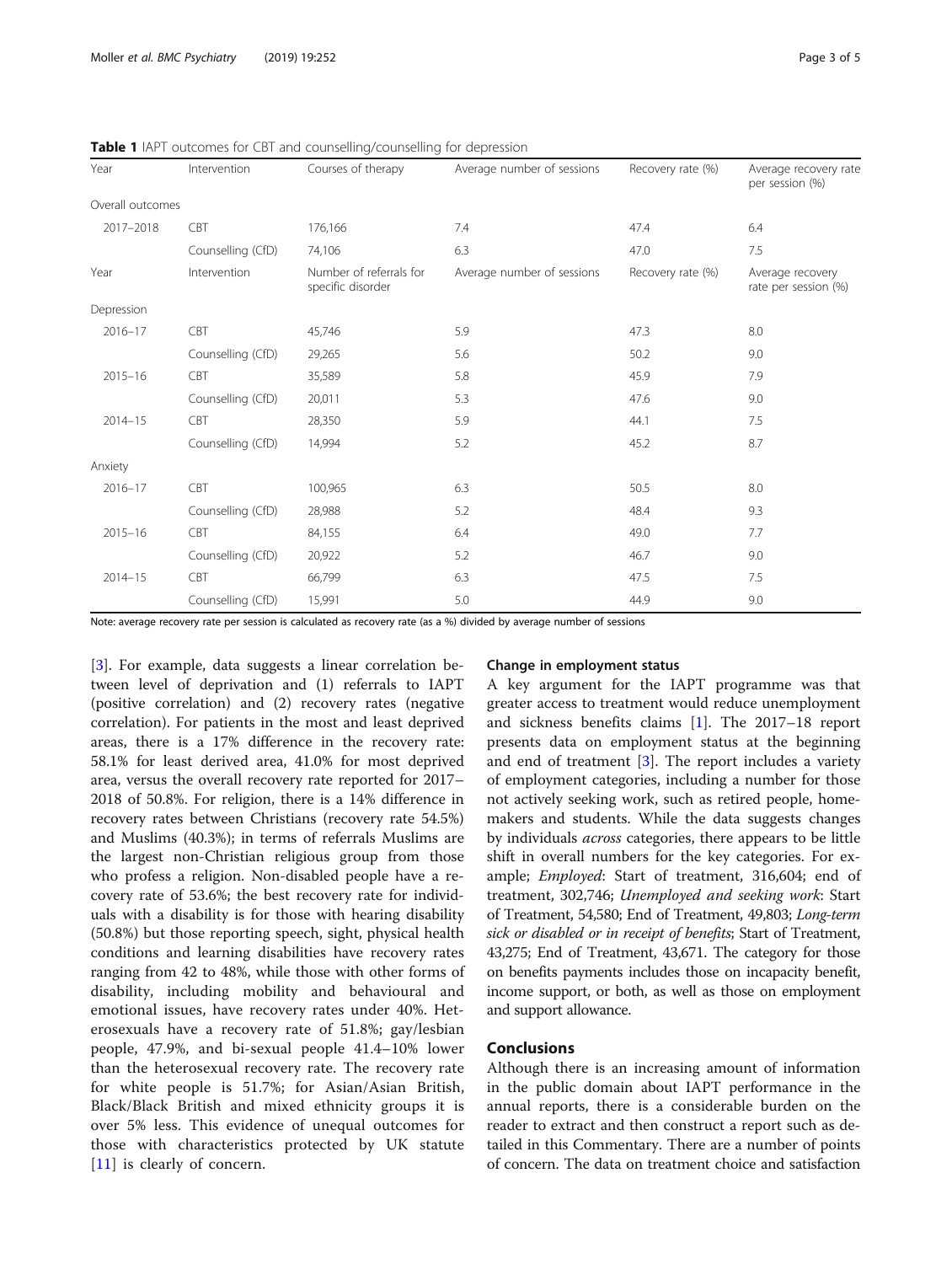<span id="page-3-0"></span>with services is a positive indicator of IAPT's acceptability to patients but doubts are caused by the low return rates, issues with invalid data and the propensity for patients to respond positively to these questions. Further, the data also indicates that 60% of those referred to IAPT do not complete the initial 2 appointments; given the low threshold for 'completing treatment', the dropout rate is potentially significantly higher. One question is whether the 'right' patients are being referred to IAPT; the service is aimed at people with depression and anxiety yet one third of patients had unspecified presenting issues which may mean that inappropriate referrals are being made. The data on outcomes for CBT and CfD also challenges assumptions – implicit in disproportionate referrals to each modality - in IAPT about the relative merits of the two most commonly offered therapies in that the outcomes of these therapies were broadly similar. There was also some evidence of greater efficiency for CfD. It is known that client preferences impact both overall recovery and treatment completion [[12](#page-4-0)] and IAPT reports data on whether clients are offered a choice of interventions and whether they have preferences, yet it is unknown from the currently available public IAPT reports how outcomes and client preferences are related. Given that the NHS has a legal requirement to reduce inequalities in health outcomes [[13](#page-4-0)], it is concerning that outcomes for a number of patient populations are consistently poorer. Equally it is important that there is very little change in the numbers related to benefits and employment status, although this was originally a primary aim for the IAPT programme.

The many achievements of the IAPT programme, particularly its value in bringing NHS mental health treatment to increasing numbers of people in England, cannot be underestimated. Given its status as the largest social experiment in the psychological therapies and the invaluable data collected, we would encourage improving access to such data so that it can be shared more widely in order to inform policy/decision-making to improve outcomes for clients and to enhance knowledge of the psychological therapies. This would be timely given increasing interest internationally in how to deliver quality, publicly funded primary care mental health services [[14](#page-4-0)] and the arguments that the evidence base for the effectiveness of psychological treatments for mental health within primary care needs to be strengthened [\[15](#page-4-0)].

#### Abbreviations

CBT: Cognitive Behavioural Therapy; CfD: Counselling for Depression; GAD-7: Anxiety screening instrument, Generalised Anxiety Disorder-7; IAPT: Improving Access to Psychological Therapies; NHS: UK's National Health Service; PCET: Person-Centred Experiential Therapy; PHQ-9: Depression screening instrument, Patient Health Questionnaire-9

#### Acknowledgements

Not applicable.

#### Authors' contributions

NPM, GR and JR independently reviewed the publicly available IAPT data to source and verify the data reported in this paper and then subsequently worked together to develop the overall argument in the commentary. NPM wrote the first draft; MB provided extensive editorial input to refine and derive the final draft. All authors have read and approved the submitted manuscript.

#### Authors' information

NPM, JR and GR work (NPM as a consultant; JR historically) in the research department at the British Association for Counselling and Psychotherapy.

#### Funding

No funding was received for this work.

#### Availability of data and materials

Hyperlinks to publicly archived datasets analysed during the study are provided in the references.

#### Ethics approval and consent to participate

This article comments on NHS Digital data in the public domain which present aggregated and anonymised data for large groups of patients.

#### Consent for publication

NA

#### Competing interests

The authors declare that they have no competing interests.

#### Author details

<sup>1</sup>The British Association for Counselling and Psychotherapy, BACP House, 15 St John's Business Park, Lutterworth LE17 4HB, UK. <sup>2</sup>School of Psychology The Open University, Walton Hall, Milton Keynes MK7 6AA, UK. <sup>3</sup>Department of Psychology, Centre for Comparative and Evolutionary Psychology, University of Portsmouth, University House, Winston Churchill Avenue, Portsmouth PO1 2UP, UK. <sup>4</sup>Clinical Psychology Unit, Department of Psychology, The University of Sheffield, Sheffield S10 2TP, UK.

#### Received: 7 January 2019 Accepted: 8 August 2019 Published online: 14 August 2019

#### References

- 1. Layard R, Clark D, Bell S, Knapp M, Meacher B, Priebe S, et al. The depression report: a new deal for depression and anxiety disorders. London school of economics: The centre for economic performance's mental health policy group, LSE. 2006. [http://eprints.lse.ac.uk/818/.](http://eprints.lse.ac.uk/818/)
- 2. Clark DM. Implementing NICE guidelines for the psycho- logical treatment of depression and anxiety disorders: the IAPT experience. Int Rev Psychiatry. 2011;23:318–27.
- 3. NHS Digital. Psychological therapies: annual report on the use of IAPT services - England, 2017–18 [PAS] 2018 [https://digital.nhs.uk/data-and](https://digital.nhs.uk/data-and-information/publications/statistical/psychological-therapies-annual-reports-on-the-use-of-iapt-services/annual-report-2017---18)[information/publications/statistical/psychological-therapies-annual-reports](https://digital.nhs.uk/data-and-information/publications/statistical/psychological-therapies-annual-reports-on-the-use-of-iapt-services/annual-report-2017---18)[on-the-use-of-iapt-services/annual-report-2017---18.](https://digital.nhs.uk/data-and-information/publications/statistical/psychological-therapies-annual-reports-on-the-use-of-iapt-services/annual-report-2017---18)
- 4. NHS Digital. Psychological Therapies Additional analyses of therapy-based outcomes in IAPT services (England 2017–18 experimental statistics). 2019 <https://files.digital.nhs.uk/AB/9ECF30/psyc-ther-1718-out-ther-rep.pdf>
- 5. NHS Digital. Psychological therapies: annual report on the use of IAPT services England, further analyses on 2016–17. 2018 [http://www.digital.](http://www.digital.nhs.uk/catalogue/PUB30232) [nhs.uk/catalogue/PUB30232](http://www.digital.nhs.uk/catalogue/PUB30232)
- 6. NHS digital. Psychological therapies: annual report on the use of IAPT services England, 2015–16. 2017 <http://digital.nhs.uk/catalogue/PUB22110>
- 7. NHS digital. Psychological therapies: annual report on the use of IAPT services England, 2014–15. 2016 <http://digital.nhs.uk/catalogue/PUB19098>
- 8. Carey, B. England's mental health experiment: no-cost talk therapy. The New York Times. 2017. Retrieved from [https://www.nytimes.com/2017/07/24/](https://www.nytimes.com/2017/07/24/health/england-mental-health-treatment-therapy.html) [health/england-mental-health-treatment-therapy.html](https://www.nytimes.com/2017/07/24/health/england-mental-health-treatment-therapy.html).
- 9. The National Collaborating Centre for Mental Health. The improving access to psychological therapies manual. 2018 [https://www.england.nhs.uk/wp](https://www.england.nhs.uk/wp-content/uploads/2019/02/improving-access-to-psychological-therapies-manual.pdf)[content/uploads/2019/02/improving-access-to-psychological-therapies](https://www.england.nhs.uk/wp-content/uploads/2019/02/improving-access-to-psychological-therapies-manual.pdf)[manual.pdf](https://www.england.nhs.uk/wp-content/uploads/2019/02/improving-access-to-psychological-therapies-manual.pdf)